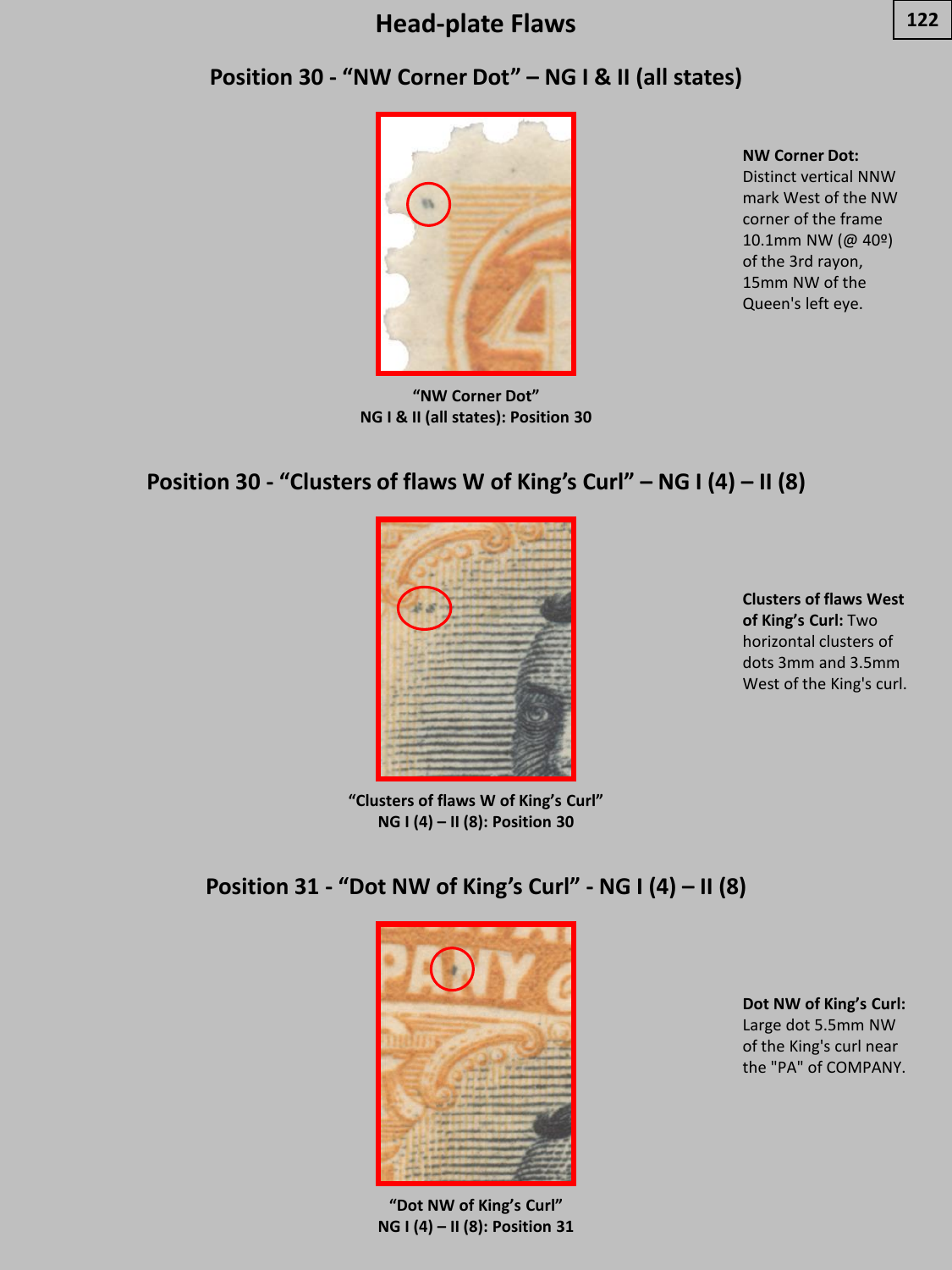## **Position 32 - "Dot on King's Nose" – TE I (3) – II (5)**



**"Dot on King's Nose" TE I (3) – II (5): Position 32**

**Dot on King's Nose:**  Dot on the King's nose 0.6mm NW of his left nostril.

#### **Position 32 - "Vertical Mark E of King's Collar" – NG II (6-8)**



**Vertical Mark East of King's Collar:** Distinct heavy 0.3mm vertical mark 4.5mm East of the center of the King's collar.

**"Vertical Mark E of King's Collar" NG II (6-8): Position 32**

#### **Position 32 - "NE Flaw W of King's Curl" – NG II (8) Only**



**"NE Flaw W of King's Curl" NG II (8) Only: Position 32**

**NE Flaw West of King's Curl:** Large NE flaw about 4mm West of the King's curl.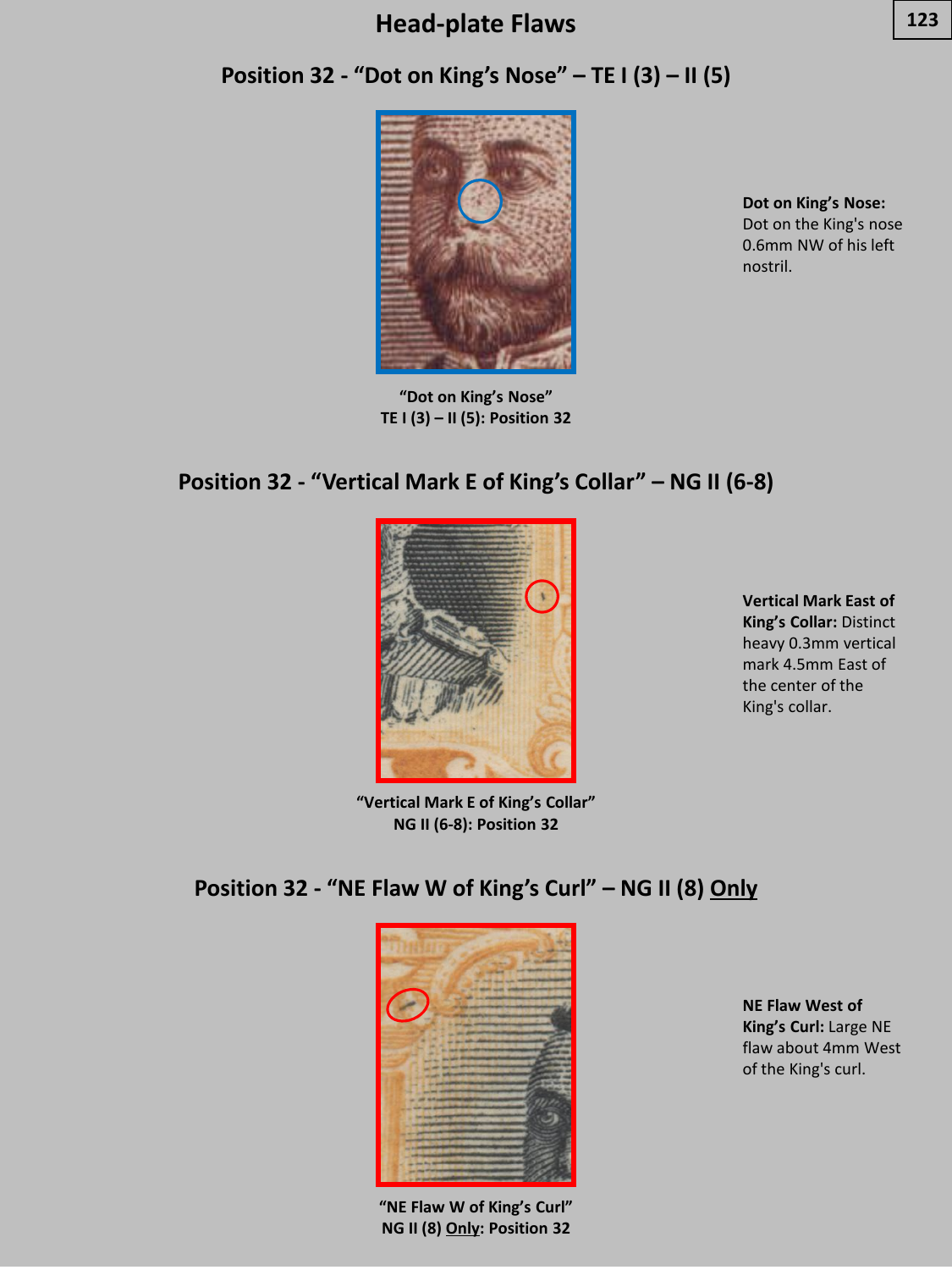## **Position 33 - "Kinked Scratch W of King's Collar" – NG I & II (all states)**



**"Kinked Scratch W of King's Collar" NG I & II (all states): Position 33**

**Kinked Scratch West of King's Collar:**  Peculiar kinked (vertical, then NE) 1mm (+) scratch 4.5mm West of the intersection of the King's collar and beard.

#### **Position 34 - "Pseudo Gash in Queen's Ear" – TE I (2) – II (5)**



**Pseudo Gash in Queen's Ear:** The socalled "Reversed Gash" in the Queen's right ear: a SW mark just NW of her ear orifice.

**"Pseudo Gash in Queen's Ear" TE I (2) – II (5): Position 34**

# **Position 34 - "Scratch Through AFRICA" - NG I & II (all states)**



**"Scratch Through AFRICA" NG I & II (all states): Position 34**

**Scratch Through AFRICA:** Fine distinct 4.2mm scratch through the "FRIC" of AFRICA passing 4.5mm over the King's head.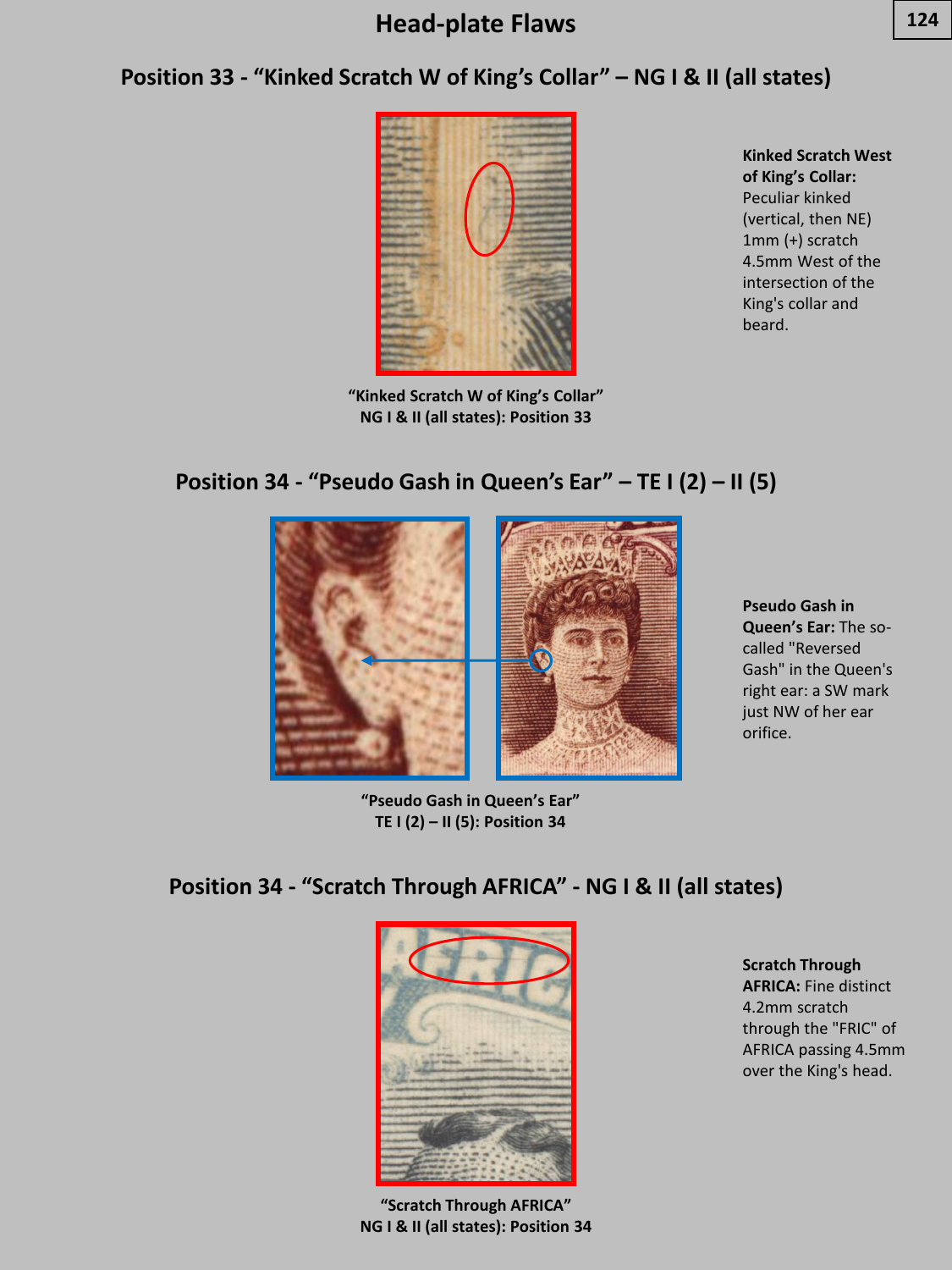#### **Position 36 - "Rust Flaw" – MG I-II, SG I-III, HK I-III, & TE I & II (all states)**





**"Rust Flaw" MG I – HK III: Position 36**



**"Rust Flaw & TE Scratches" TE I & II (all states): Position 36**

**Rust Flaw:** Corrosion over a 1mm area, 1mm to 2mm NE of the King's part. **TE**: Additional 1.5mm diagonal scratches over the rust flaw from 1.5mm to 2.5mm over the King's head.

#### **Position 36 - "Four Dots East of 7th Rayon" – NG I (4) – II (8)**



**"Four Dots East of 7th Rayon" NG I (4) – II (8): Position 36**

**Four Dots East of 7th Rayon:** Configuration of 4 dots (3 in a SW pattern, the 4th opposite the center of the 3) from 3mm to 4mm East of the 7th rayon.

#### **Position 37 - "Dots Around Queen" – NG I & II (all states)**



**NG I & II (all states): Position 37**

**Dots Around Queen:** 

(i) Large dot 1mm NW of the top of the 1st rayon, (ii) No Gash Roller Die (NGRD) Flaw: mark 4.8mm E of the top of the Queen's collar, and (iii) Large dot near the "R" of RHODESIA 7.3mm S (and E) of the Queen's right pearl (8.5mm S (and W) of her nostril). **"Dots Around Queen"**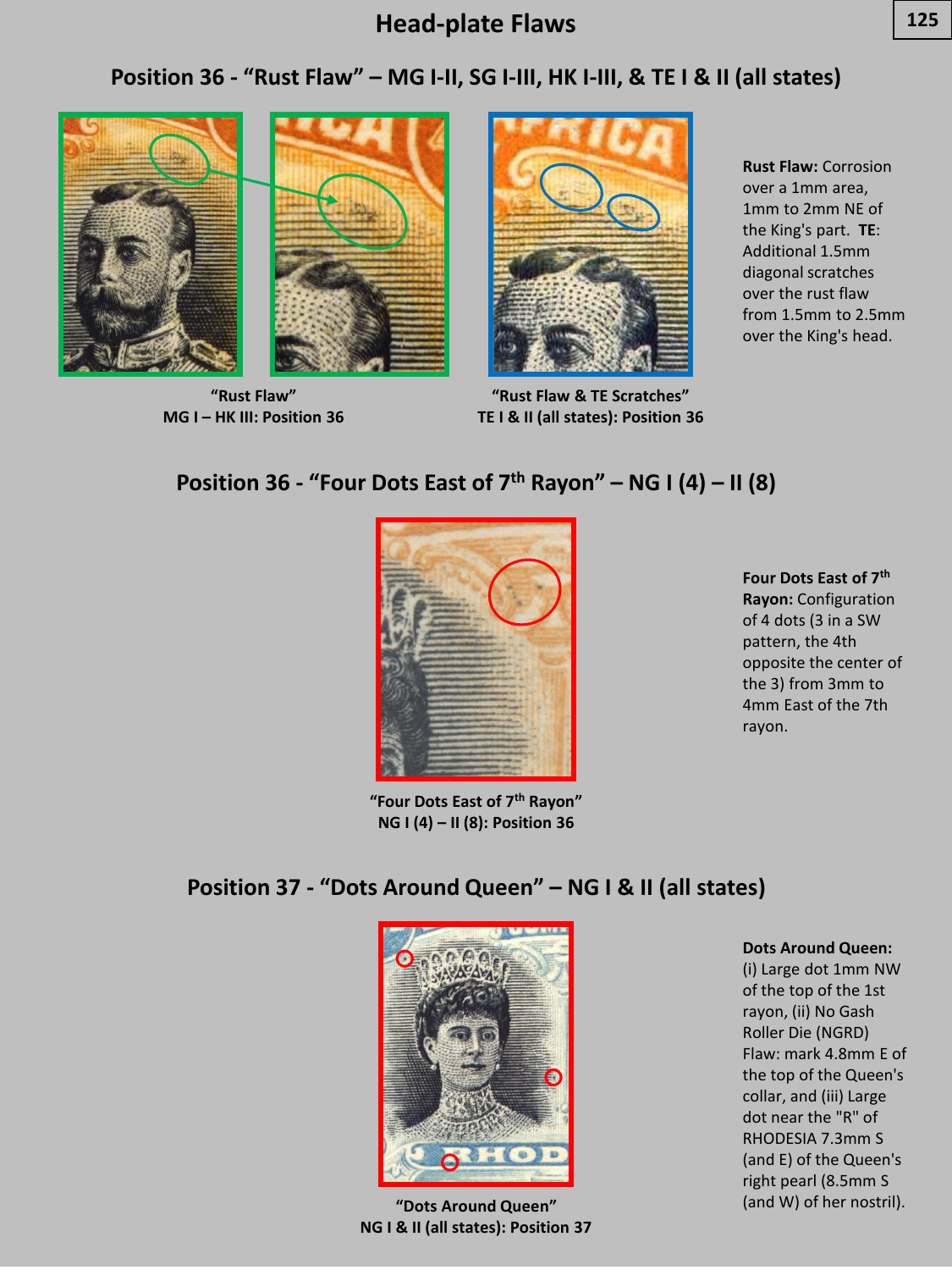#### **Position 38 - "Three Flaws W of King's Mustache" – TE I (2) – II (5)**



**"Three Flaws W of King's Mustache" TE I (2) – II (5): Position 38**

**Three Flaws West of King's Mustache:**  Three short vertical flaws 2.6mm, 2.8mm, and 3.4mm West of the King's mustache.

#### **Position 39 - "Dot Above King's 2nd Medal" – TE I (1-3)**



**Dot Above King's 2nd Medal:** Dot between the vertical lines on the King's chest 0.8mm above his 2nd medal.

**"Dot Above King's 2nd Medal" TE I (1-3): Position 39**

#### **Position 39 - "Exclamation Flaw" – NG I (1) & NG I (2-4)**



mark. **"Exclamation Flaw" (State 1) "Exclamation Flaw" (State 2) NG I (1) only: Position 39**



**NG I (2-4): Position 39**

#### **Exclamation Flaw:**

Small dot or a 0.4mm or a 0.7mm vertical mark over 11:30 on the EVC, 8.5mm NNE (at 70º) of the King's part. There are 4 states: (1) small distinct well formed dot only; (2) large 0.7mm exclamation